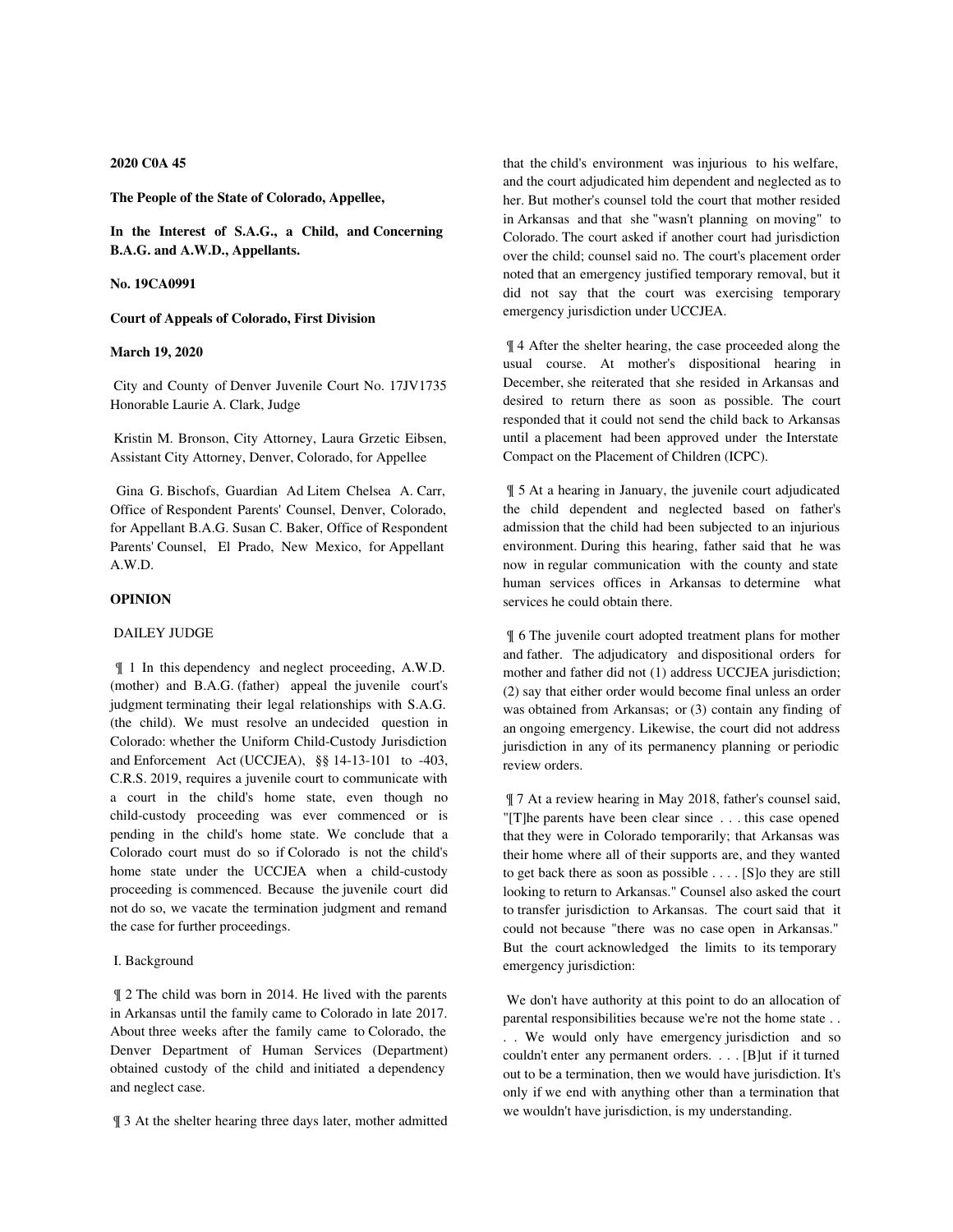The Department's attorney concurred in this assessment and offered that it "would have to look into" the jurisdictional issue.

 ¶ 8 Mother and father returned to Arkansas the next month, but without the child. They had remained in Colorado for about seven months after the court entered the initial emergency out-of-home placement order.

 ¶ 9 At the next permanency planning hearing in August 2018, the Department's attorney asked the court to inquire with the parents about any out-of-state child-custody proceedings that could affect jurisdiction. The court did so. Mother said that she was not aware of any pending neglect or custody cases involving the child. She explained that the child had lived in Arkansas continuously until the family came to Colorado three weeks before the case began. Father agreed. After discussing the status of a placement with paternal grandmother in Arkansas, the court said it lacked jurisdiction to place the child with her unless Arkansas was willing to accept the child under the ICPC.

 ¶ 10 The Department moved to terminate parental rights in September 2018. The termination proceedings stretched over seven months. The parents appeared by phone for all proceedings after moving back to Arkansas in June 2018. During the hearing, the Department's attorney said that the parents were involved with a human services department in Arkansas and that they had been assigned a caseworker there.

 ¶ 11 At the conclusion of the hearing, the juvenile court found that it had jurisdiction because "the incident that brought this to the attention of the [D]epartment occurred in Denver, Colorado." Again, the court did not mention the UCCJEA. It then made the requisite statutory findings by clear and convincing evidence and terminated mother's and father's parental rights.

### II. Jurisdiction under the UCCJEA

 ¶ 12 Father contests the juvenile court's jurisdiction to terminate his parental rights under the UCCJEA. We agree that the record does not show that the court properly acquired jurisdiction.

### A. Preservation and Standard of Review

 ¶ 13 All parties acknowledge that lack of subject matter jurisdiction can be raised for the first time on appeal. People in Interest of C.L.T., 2017 COA 119, ¶ 13.

 ¶ 14 We review subject matter jurisdiction under the UCCJEA and the juvenile court's interpretation of that statute de novo. *Id.* at ¶ 14; see also *Airth v. Zurich Am. Ins. Co.*, 2018 COA 9, ¶ 25. But the juvenile court resolves factual disputes about jurisdiction, and appellate courts may

not disturb those findings unless they are clearly erroneous. *CAMAS Colo., Inc. v. Bd. of Cty. Comm'rs,* 36 P.3d 135, 138 (Colo.App. 2001). The petitioning party - in this case, the Department - bears the burden of establishing UCCJEA jurisdiction. People in Interest of A.B-A., 2019 COA 125,  $\P$ 14.

#### B. Law

 ¶ 15 One purpose of the UCCJEA is to "promote cooperation with the courts of other States to the end that a custody decree is rendered in the State which can best decide the case in the interest of the child." § 14-13-101 cmt. 2, C.R.S. 2019. To answer the question of which state could "best decide" this case, we must compare section 14-13-204, C.R.S. 2019, which confers temporary emergency jurisdiction, with section 14-13-201, C.R.S. 2019, which provides the exclusive jurisdictional basis for making an initial, non-emergency child-custody determination by a court in this state. See § 14-13-102(3), C.R.S. 2019 (defining "child-custody determination" to include a "permanent, temporary, initial, and modification order" for "the legal custody or physical custody of a child").

 ¶ 16 These two sections of the UCCJEA provide separate and distinct jurisdictional bases. See § 14-13-201 cmt. 2 (noting that under the predecessor to the UCCJEA, emergency jurisdiction had been included under subsection 201, but that it had been moved to a separate section "to make it clear that the power to protect a child in crisis does not include the power to enter a permanent order for that child except as provided by that section").

## 1. Temporary Emergency Jurisdiction

 ¶ 17 The UCCJEA provision governing temporary emergency jurisdiction under section 14-13-204 contains four subsections, two of which are relevant here.

 ¶ 18 Subsection (1) authorizes a Colorado court to exercise temporary emergency jurisdiction under two conditions: (1) the child must be present in the state; and (2) the exercise of jurisdiction must be "necessary in an emergency to protect the child" from "mistreatment or abuse." § 14-13-204(1) (emphasis added). However, "this temporary emergency jurisdiction under the UCCJEA is limited in scope and in time." A.B-A., ¶ 13. A court exercising temporary emergency jurisdiction must promptly investigate whether the court has ongoing, non-emergency jurisdiction, and may not enter a permanent custody disposition based on emergency jurisdiction. *Id.*; C.L.T., ¶ 19; see also § 14-13-204 cmt. ("[A] custody determination made under [these] provisions . . . is a temporary order. The purpose of the order is to protect the child until the State that has jurisdiction under Section[] 14-13-201 . . . enters an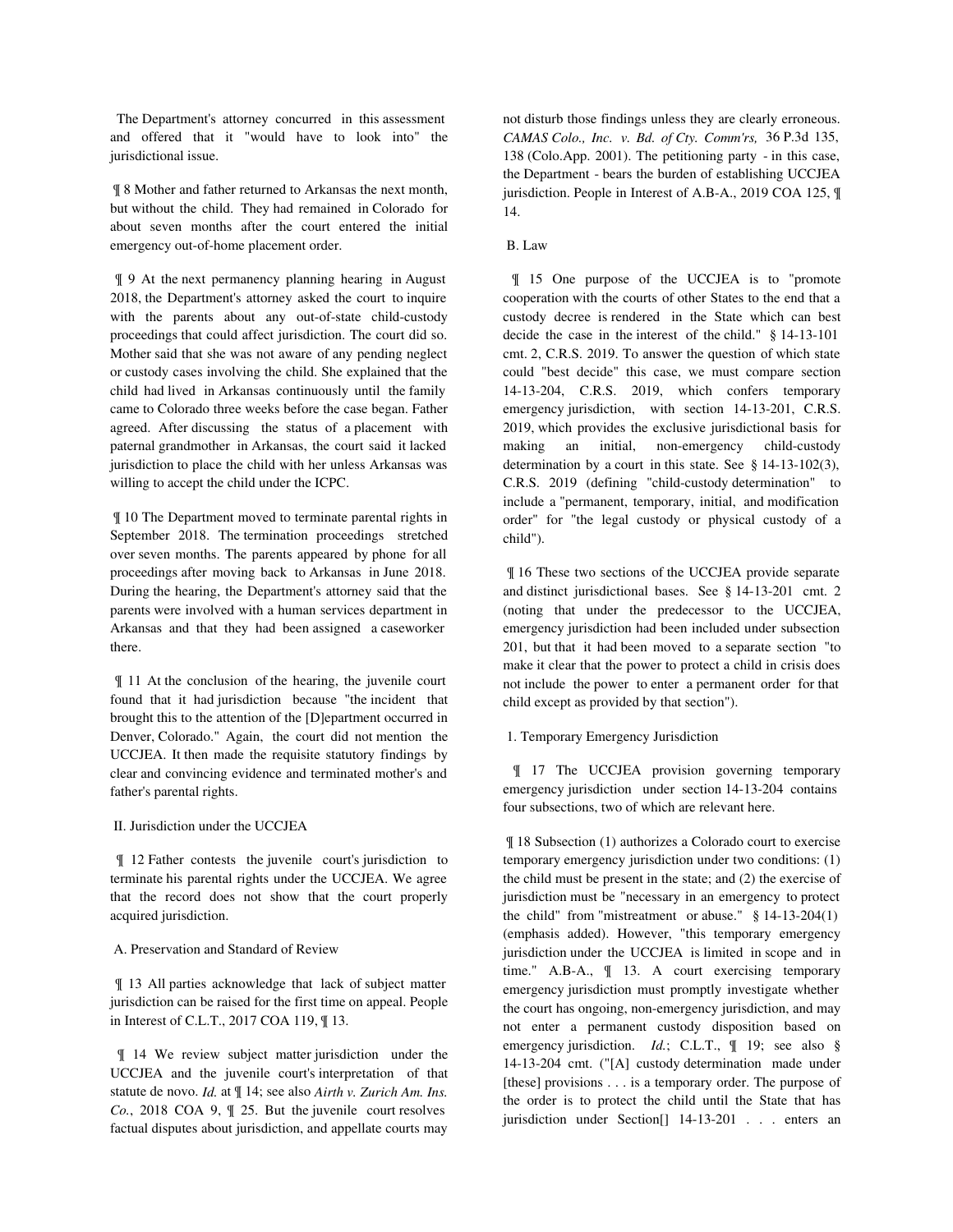order."); § 19-3-608(1), C.R.S. 2019 (an order terminating parental rights permanently divests the parent of custody).

 ¶ 19 Subsection (2) explains the effect of an order entered by a Colorado court exercising temporary emergency jurisdiction when no other court has established UCCJEA jurisdiction:

 If there is no previous child-custody determination that is entitled to be enforced under this article and a child-custody proceeding has not been commenced in a court of a state having jurisdiction under [the UCCJEA], a child-custody determination made under this section remains in effect until an order is obtained from a court of a state having jurisdiction under [the UCCJEA]. If a child-custody proceeding has not been or is not commenced in a court of a state having jurisdiction under [the UCCJEA], a child-custody determination made under this section becomes a final determination, if it so provides and this state becomes the home state of the child.

§ 14-13-204(2) (emphasis added).

#### 2. Home State Jurisdiction and Alternatives

 ¶ 20 Section 14-13-201 contains four independent grounds for jurisdiction. Subsection (1)(a) addresses when Colorado is the home state of a child. The subsections that follow explain how a Colorado court can exercise jurisdiction when it is not the home state. They include "significant connection" jurisdiction, "more appropriate forum" jurisdiction, and last resort jurisdiction (no court in any other state would have jurisdiction).  $§ 14-13-201(1)(b)(I)$ , (c), (d); see C.L.T.,  $\mathbb{I}$  26-29. Both the significant connection and more appropriate forum alternatives to home state jurisdiction provide that, among other requirements, the home state decline to exercise its jurisdiction. § 14-13-201(1)(b)(I), (c), (d).

# C. Application

 ¶ 21 Father neither challenges the juvenile court's exercise of temporary emergency jurisdiction nor addresses when that jurisdiction ended. As to the initial out-of-home placement order, we do not see any basis in the record for disputing the juvenile court's jurisdiction. The child was present in Colorado, and the record supports the statement in the order that an emergency justified immediate action. Because father challenges only the termination judgment, we decline to address the juvenile court's jurisdiction to enter any of the interim orders.

 ¶ 22 Instead, father argues that the juvenile court lacked jurisdiction to terminate his parental rights. He asserts that temporary emergency jurisdiction did not provide the court with jurisdiction to enter a permanent order terminating parental rights. He further asserts that the court needed to establish a basis for ongoing jurisdiction under section 14-13-201 and had to communicate with a court in Arkansas. As well, he continues, the juvenile court could only exercise "significant connection" or "more appropriate forum" jurisdiction if Arkansas declined to exercise its jurisdiction.

 ¶ 23 The Department and the guardian ad litem (GAL) respond that delving into section 14-13-201 and remanding for jurisdictional findings are unnecessary because Colorado became the child's home state under section 14-13-204(2). They say, "Such a finding can be inferred from the court's oral termination ruling . . . ." Alternatively, they assert that, even if remand is necessary, the juvenile court need not contact a court in Arkansas. And while they concede that communication between courts "may constitute a best practice," the Department and GAL argue that the UCCJEA does not require it.

# ¶ 24 We agree with father.

 ¶ 25 As applicable here, a child-custody determination entered pursuant to temporary emergency jurisdiction may become a final determination if (1) the order states that it will become final and (2) Colorado becomes the child's home state. § 14-13-204(2). Yet, none of these orders included the required proviso. And, as the court in In re Gino C., 169 Cal.Rptr.3d 193, 197-98 (Cal.Ct.App. 2014), explained:

 The court's efforts to comply with the UCCJEA fell short because the court misinterpreted [the emergency jurisdiction section] as allowing the court's temporary emergency jurisdiction to automatically convert to permanent jurisdiction if the parents did not initiate child custody proceedings in Mexico. Instead, the statute precludes a child custody determination by a court exercising temporary emergency jurisdiction from becoming final until this state becomes the child's home state.

 ¶ 26 Because the juvenile court lacked jurisdiction to terminate parental rights under temporary emergency jurisdiction, we must turn to section 14-13-201 to find an alternative basis for jurisdiction. Applying that section here raises two concerns: first, the juvenile court failed to make any meaningful jurisdictional findings for its termination judgment; and, second, the court failed to communicate with any court in Arkansas. These concerns require separate analysis.

 ¶ 27 We have recognized a lower court's implied findings in cases involving jurisdictional disputes. E.g., *Marquest Med. Prods., Inc. v. Daniel, McKee & Co.,* 791 P.2d 14, 15 (Colo.App. 1990) (upholding the trial court's implicit jurisdictional finding when it denied a defendant's motion to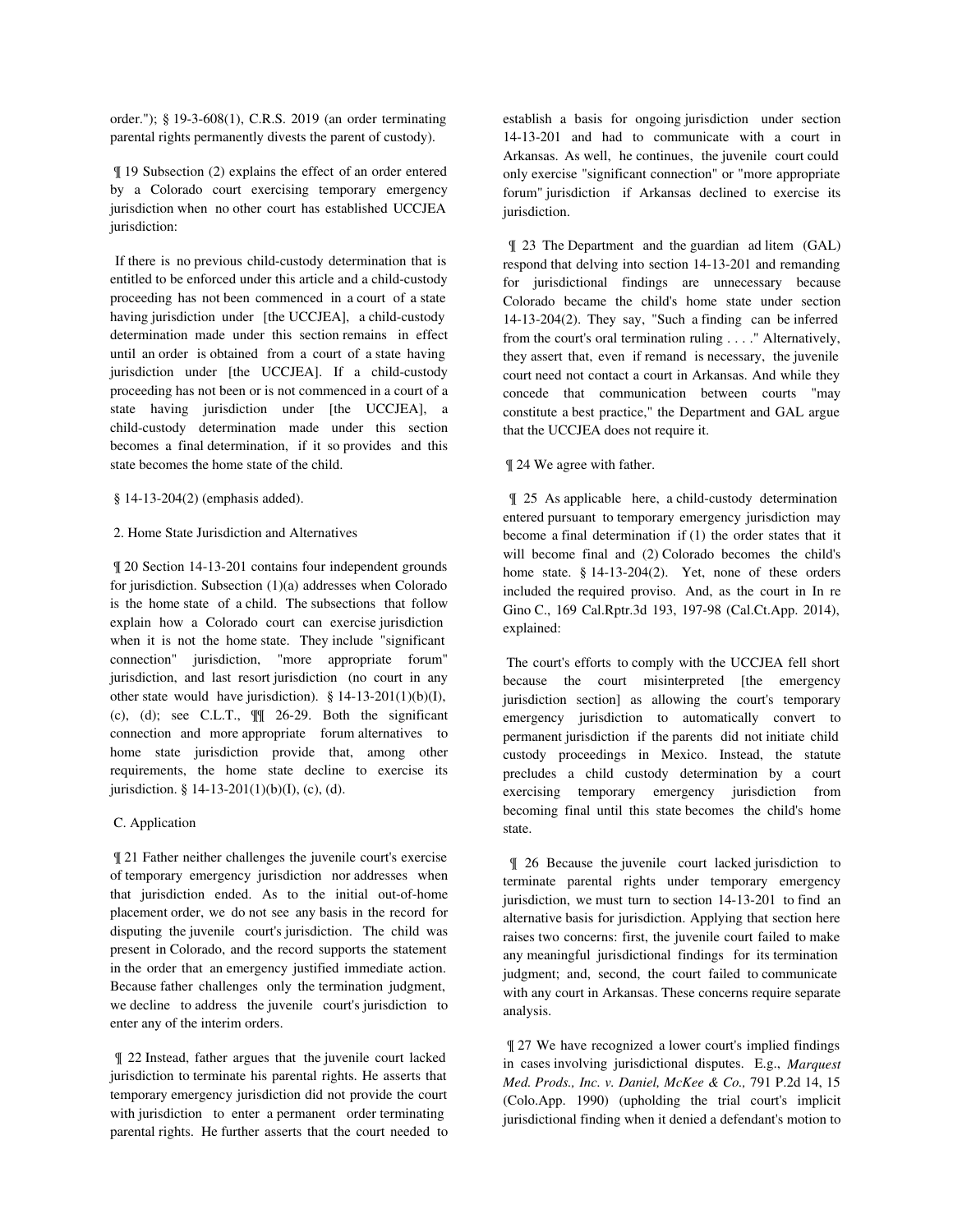dismiss); see generally *Foster v. Phillips,* 6 P.3d 791, 796 (Colo.App. 1999) (noting that "while it is the better practice to make express findings, they may be implicit in a court's ruling"); *Catron v. Catron,* 40 Colo.App. 476, 479, 577 P.2d 322, 324 (1978) (holding that a statutorily required factual finding "was implicit in the trial court's rulings").

 ¶ 28 But given the child's brief presence in Colorado before the juvenile court entered the out-of-home placement order, the record contains no basis on which we could infer that the court found Colorado to be the child's home state. See § 14-13-102(7)(a) (defining "Home state");[1] § 14-13-201(1)(a) (explaining home state jurisdiction). And because Arkansas meets the definition of home state, last resort jurisdiction would not work either. See § 14-13-201(1)(d) (giving home state jurisdiction priority).

 ¶ 29 Turning to "significant connection" and "more appropriate forum" jurisdiction, both of those options require that a home state court decline jurisdiction before another state's court can invoke it.  $\S$  14-13-201(1)(b)(I), (c). Even assuming the record established that "substantial evidence" was available in Colorado about the child's care, the record does not show any "significant connection" of father and the child to Colorado other than their mere physical presence. § 14-13-201(1)(b)(I).

 ¶ 30 So, what does "decline[] to exercise jurisdiction" mean? See id. Everyone before us agrees that the record does not show any communications between the juvenile court and any court in Arkansas. Properly framed, the question is this: May a court find that a home state "has declined to exercise jurisdiction" when no affirmative act has been taken to communicate with a court in the home state? For the following reasons, we answer this question "no."

 ¶ 31 Courts in other states have held that declining jurisdiction under the UCCJEA means something more "than the absence of litigation on the specific issue raised by a motion to modify filed in another state." *Manley v. Hoag,* 917 P.2d 1011, 1014 (Okla.Civ.App. 1996). This interpretation finds support in the official comments to the UCCJEA, which Colorado has incorporated into the statute. The comments say that a court may only exercise significant-connection jurisdiction "when the home State decides that the significant connection State would be a more appropriate forum . . . ." § 14-13-201 cmt. 2 (emphasis added). For jurisdiction based on a "more appropriate forum," the comments say that jurisdiction may be exercised when the home state and any significant-connection jurisdiction "determine that [another] State is a more appropriate forum." *Id.* (emphasis added). But if the home state has "determined it is a more appropriate place to hear the case," the more appropriate

forum analysis ends. *Id.*

 ¶ 32 These words - "decide" and "determine" - suggest that the home state must have had an opportunity to weigh in and been made aware of a possible reason to do so. See Webster's Third New International Dictionary 585 (2002) (defining "decide" as "to arrive at a choice, judgment, or decision"); id. at 616 (defining "determine" as "to settle or decide by choice of alternatives or possibilities"). The Department and GAL correctly point out that the UCCJEA does not expressly require a non-home state court to communicate with a home state court in the absence of an existing determination or pending proceeding. Still, section 14-13-201 requires the home state to decline jurisdiction before the non-home state can exercise it. Simply put, without knowledge of the Colorado proceeding, an Arkansas court could not have determined or decided whether "to exercise jurisdiction."

 ¶ 33 In In re Gino C., the court explained, "[s]ince the [California] court opted to remain passive and did not contact Mexico, Mexico has not been given an opportunity to decide whether to exercise its home state jurisdiction. Therefore, the court erred in assuming permanent jurisdiction over the matter." 169 Cal.Rptr.3d at 197-98; see *Wood v. Redwine,* 33 P.3d 53, 56 (Okla.Civ.App. 2001) ("In the present case, no other state with jurisdiction has declined to exercise jurisdiction, and the failure of the parties to seek the jurisdiction of another state's courts is not dispositive."); *Ruffier v. Ruffier,* 190 S.W.3d 884, 890 (Tex. Ct. App. 2006) (until home state affirmatively declines jurisdiction, another state cannot assert significant connection jurisdiction).

 ¶ 34 Despite all of this, the Department and GAL insist that unless a proceeding had been commenced or was pending in Arkansas, the juvenile court would not know where to inquire. We are not persuaded. Under the UCCJEA, the Department had the burden to establish jurisdiction. A.B-A., ¶ 14. And, here, the Department had been communicating with a counterpart agency in Arkansas concerning the home study into paternal grandmother. The Department could have sought assistance from that agency in determining the proper court to contact.

 ¶ 35 For these reasons, we conclude that the juvenile court lacked jurisdiction to terminate parental rights under the UCCJEA's temporary emergency jurisdiction provision. Furthermore, because the record does not establish (and the juvenile court did not make findings regarding) a basis for continuing UCCJEA jurisdiction, the termination judgment as to both parents must be vacated.

 ¶ 36 Because we have determined that the termination judgment must be vacated, we do not address the parents'